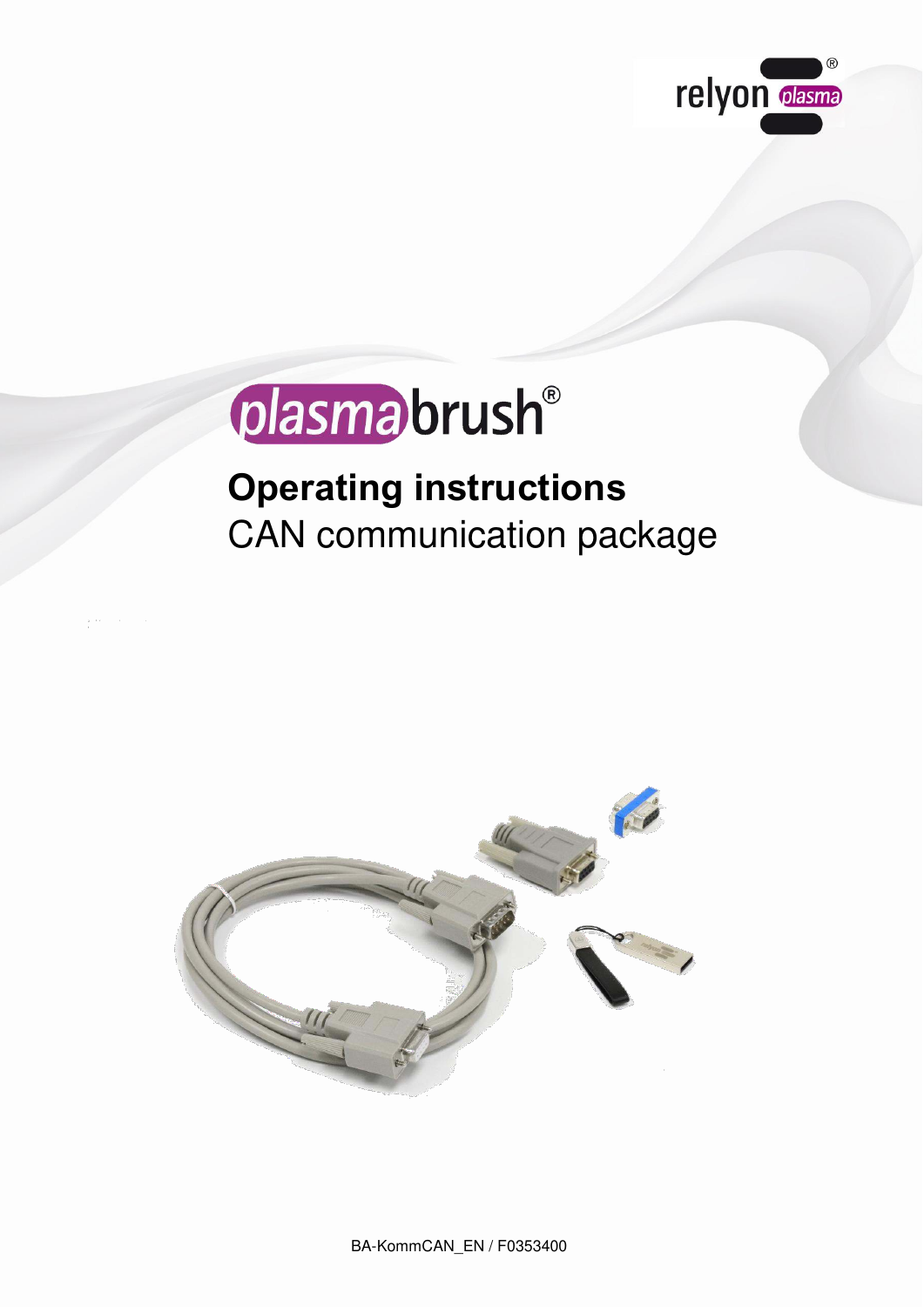Thank you for purchasing a high-quality **relyon plasma** GmbH product. To get the best from your product, please read these instructions carefully.

### **Important! Read these instructions carefully before assembling, installing and starting up the machine!**

**Always follow the safety instructions!** Failure to follow the safety instructions may result in accidents, serious injury and serious damage to the machine.

#### **The product may only be started up and operated by trained and qualified persons!**

**Train your staff!** The operator / user is responsible for ensuring that personnel have fully understood the operation of the machine and the safety requirements.

© Copyright **relyon plasma** GmbH 2016.

All rights reserved. All rights reserved.

Text, images and diagrams and their layout are protected by copyright and other laws. Unauthorised copying and distribution of this document and the utilisation and communication of its contents are strictly prohibited unless expressly authorised. Offenders will be held liable for the payment of damages. All rights reserved in the event of a patent, utility model or ornamental design registration being granted.

Original operating instructions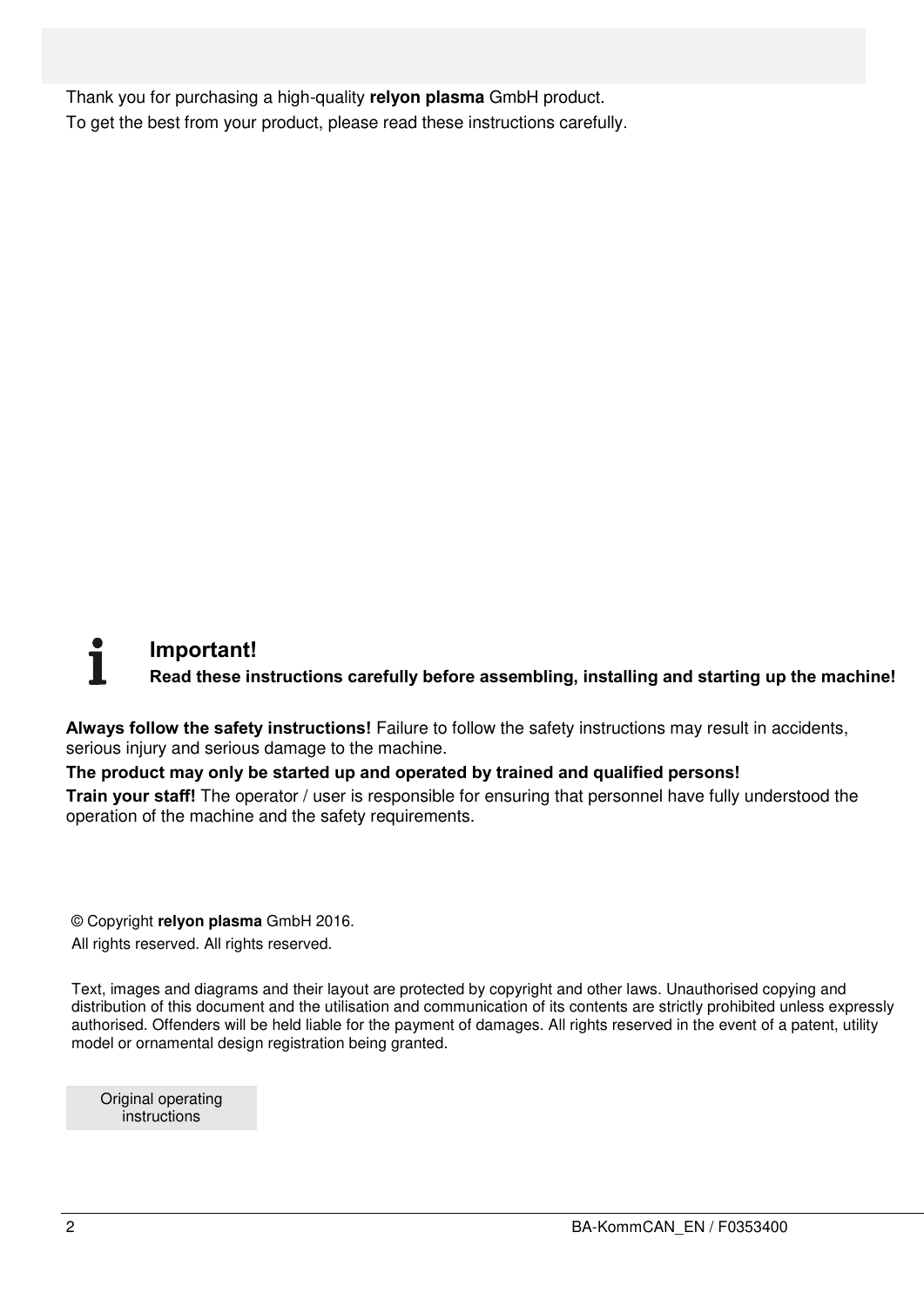

|              | 1 <sub>1</sub> |       |  |  |  |
|--------------|----------------|-------|--|--|--|
|              | 1.2            |       |  |  |  |
|              | 1.3            |       |  |  |  |
|              | 1.4            |       |  |  |  |
| $\mathbf{2}$ |                |       |  |  |  |
|              | 2.1            |       |  |  |  |
|              | 2.2            |       |  |  |  |
|              |                | 2.2.1 |  |  |  |
|              |                | 222   |  |  |  |
|              |                | 2.2.3 |  |  |  |
| 3            |                |       |  |  |  |
| 4            |                |       |  |  |  |
|              | 4.1            |       |  |  |  |
|              | 4.2            |       |  |  |  |
|              | 4.3            |       |  |  |  |
| 5            |                |       |  |  |  |
|              | 5.1            |       |  |  |  |
| 6            |                |       |  |  |  |
|              | 6.1            |       |  |  |  |
|              |                |       |  |  |  |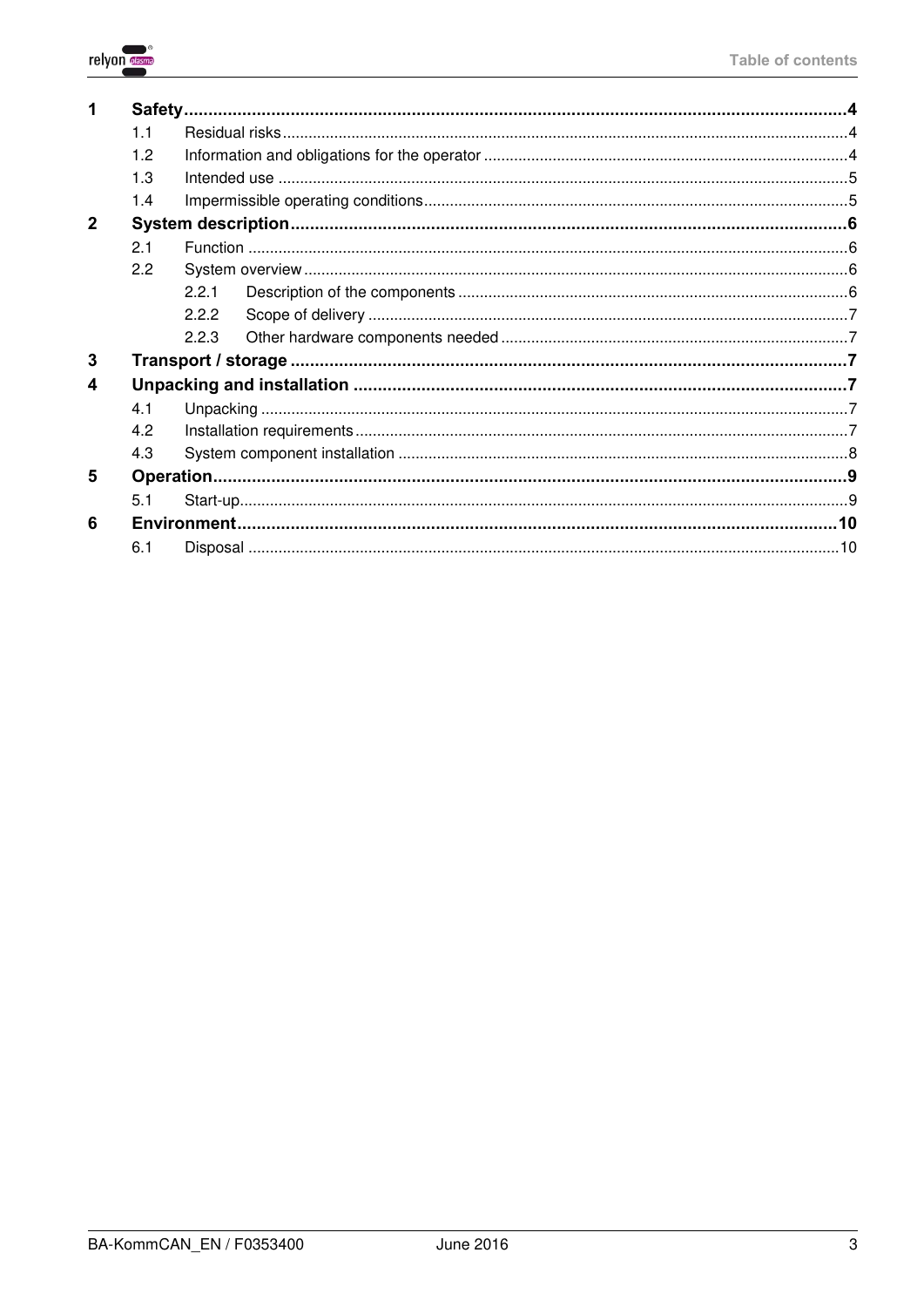#### <span id="page-3-0"></span>**1 Safety**

The system was designed in accordance with the relevant international standards. However, as with any technical product, hazards may arise if the system is not used properly or is used for purposes other than its intended use.

Working with the system can be dangerous and may result in serious or fatal injury. It is therefore essential to protect yourself and others.

In addition to the safety instructions in this document, you must also comply with general safety standards.



#### **Caution - Danger!**

When working with the system, please note and observe the safety instructions and requirements in these operating instructions because non-compliance may result in serious or fatal injury.

#### <span id="page-3-1"></span>**1.1 Residual risks**

This system has been manufactured in accordance with the current state of the art. However, it is impossible to eliminate residual risks.

Always adhere to the following safety instructions:



#### **Caution – Electrical voltage!**

- Danger: 230 V. If damage is visible on the electrical connection, mains cable or system:
	- Do not start up the system.
	- Have the damaged parts repaired by a qualified person or replace them.



#### **Tripping hazard!**

Lay the connection cables in suitable cable trays. Lay cables such that they do not present a tripping hazard.

#### <span id="page-3-2"></span>**1.2 Information and obligations for the operator**

- The system may emit interference.
	- The system has been tested in accordance with EMC legislation.
	- The operator must verify and assure electromagnetic compatibility with other electrical and electronic equipment in the immediate vicinity of the system.
- Ensure that:
	- Operating personnel have read and understood these operating instructions.
	- Anyone working near the machine is made aware of the dangers and is provided with the necessary protective equipment.
	- Repairs are only carried out by qualified persons.
- In particular, make operating personnel aware of the safety instructions in this document.
- Always keep the system in fully functional condition.
- Any modifications made to the machine will invalidate the operating licence and the warranty. Exception: Such modifications are expressly authorised by the manufacturer.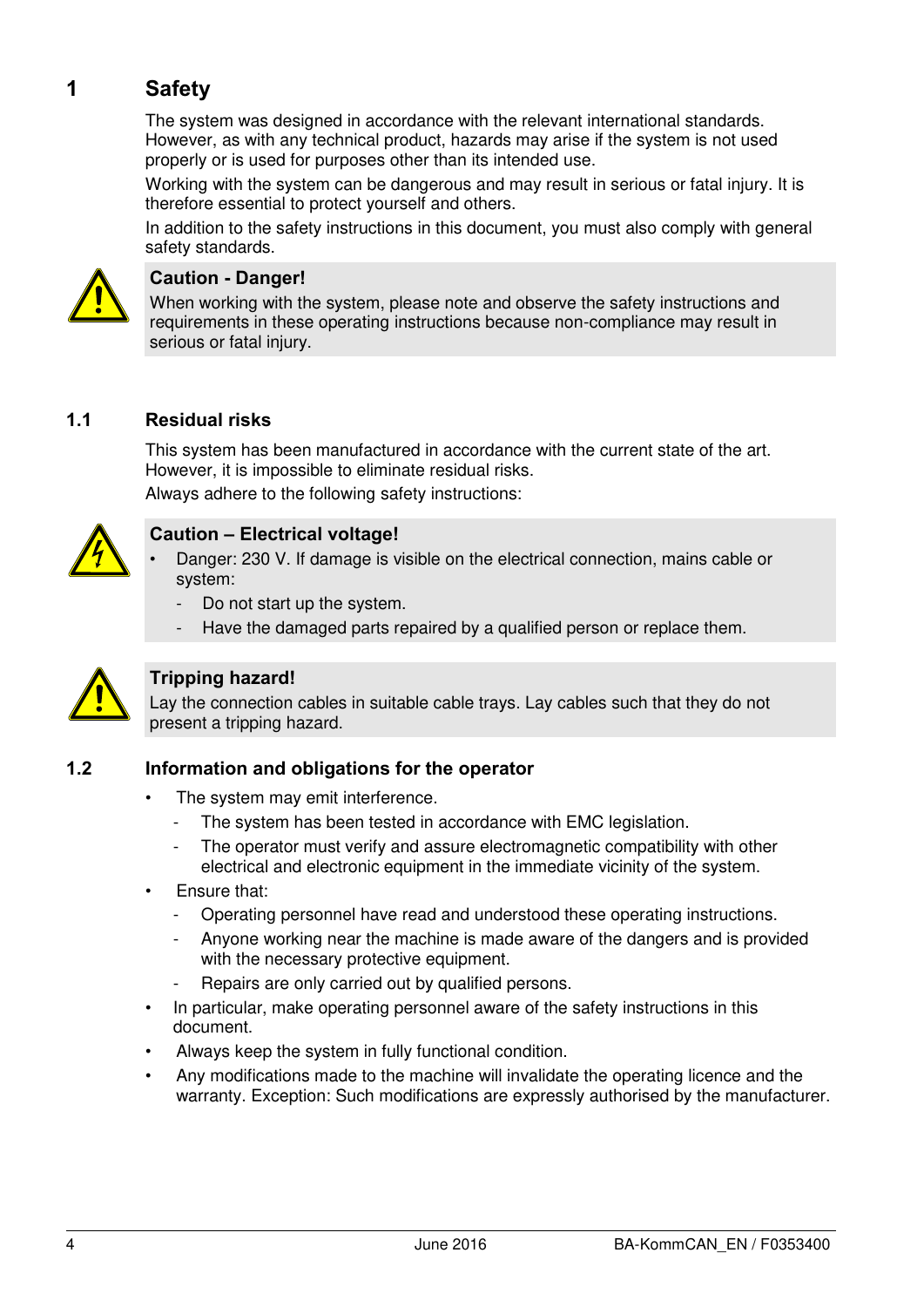#### <span id="page-4-0"></span>**1.3 Intended use**

The system is intended solely for operation with the PS2000 high-voltage source and a plasma generator from **relyon plasma** GmbH.

Coupled with a suitable plasma generator, the machine is intended solely for the plasma treatment of surfaces (metals, textiles, glass, plastics) to activate, clean, coat or remove residue at atmospheric pressure.

Under no circumstances may the system be used by non-trained persons.

#### <span id="page-4-1"></span>**1.4 Impermissible operating conditions**

The system must not be operated under the following conditions:

- In explosive (Ex) zones
- In areas with severe build-up of dust
- Where there is excessive air humidity (>80% rel.)
- Where temperatures are outside of  $0 40$  °C or 32 104 °F.
- Where there are strong vibrations

#### **Note!**

Please also observe the information in the operating instructions of all additional components connected to the system.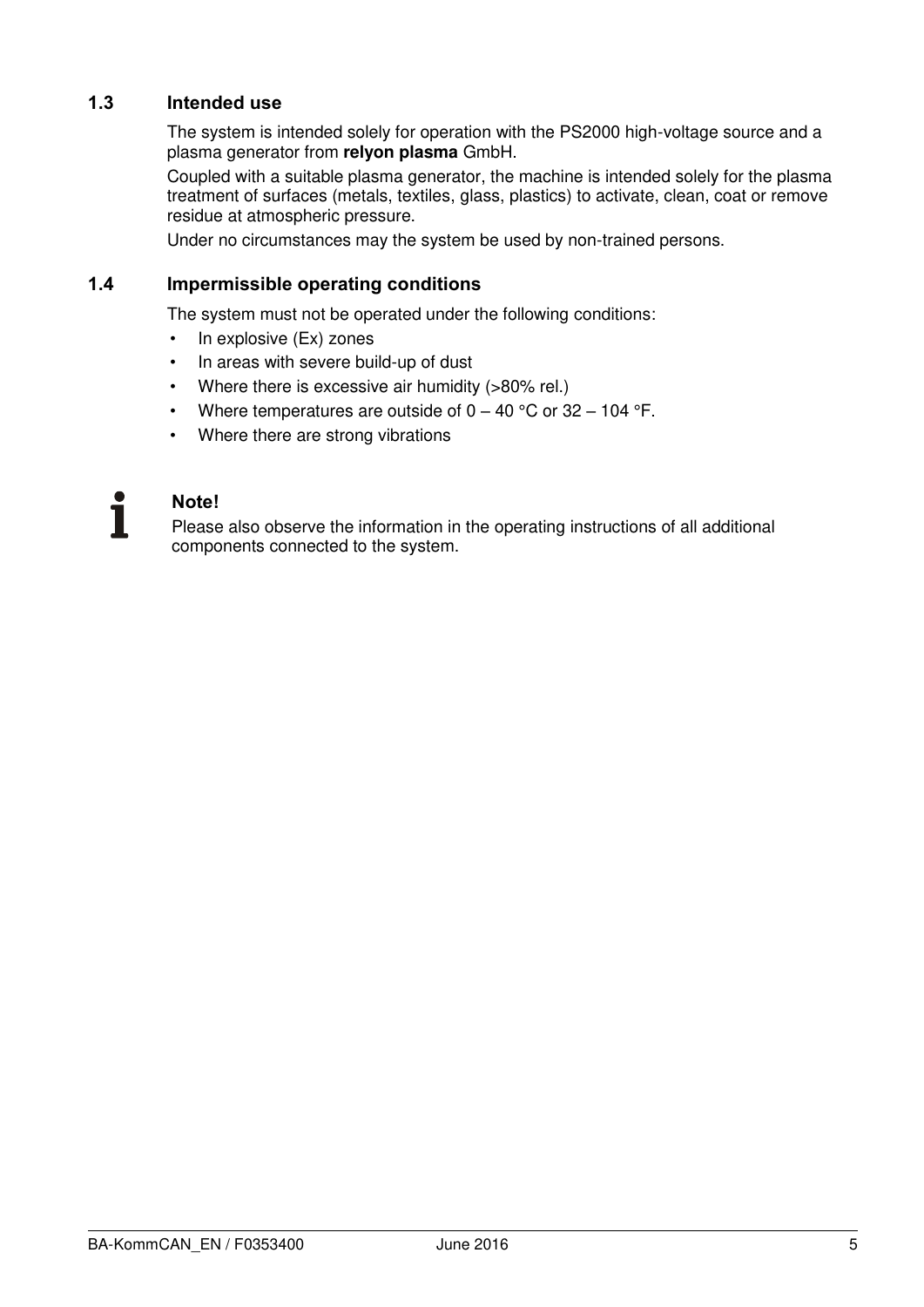#### <span id="page-5-0"></span>**2 System description**

#### <span id="page-5-1"></span>**2.1 Function**

The components of this system are the basic elements for communicating with a PS2000 current source using the CAN bus with a higher level PLC.

#### <span id="page-5-2"></span>**2.2 System overview**

#### <span id="page-5-3"></span>**2.2.1 Description of the components**



|   | No.   Components                      |
|---|---------------------------------------|
|   | CAN cable (length 2 m)                |
| 2 | CAN terminal resistor (Sub-D)         |
| 3 | CAN terminal resistor bushing (Sub-D) |
|   | USB stick with EDS file               |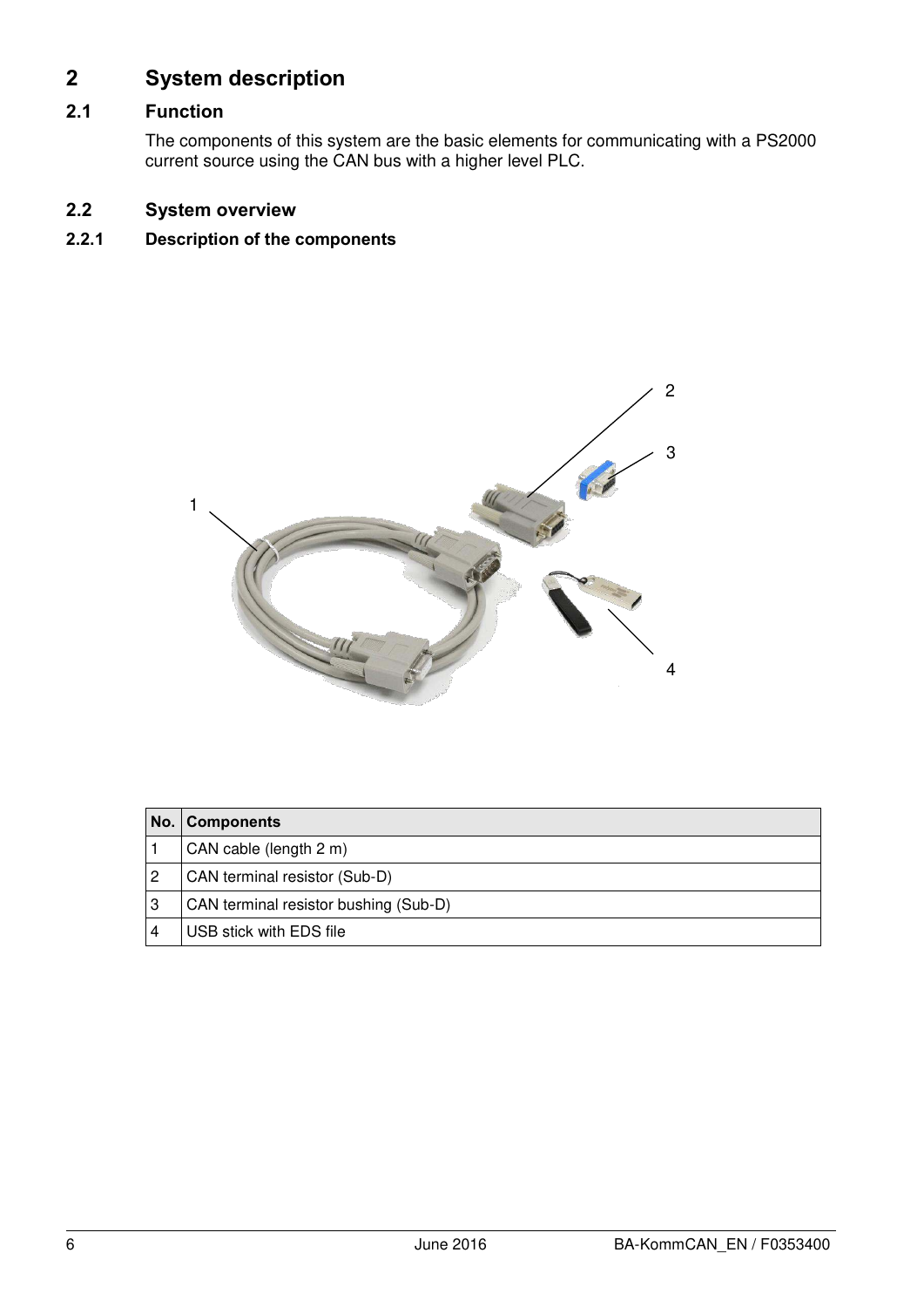#### <span id="page-6-0"></span>**2.2.2 Scope of delivery**

The scope of delivery includes the following components:

- CAN cable (length 2 m)
- CAN terminal resistor (Sub-D)
- CAN terminal resistor bushing (Sub-D)
- USB stick with EDS file
- Operating instructions

#### <span id="page-6-1"></span>**2.2.3 Other hardware components needed**

Depending on the PLC used, additional hardware components are needed for a functioning overall system. Recommendations for this are listed below.

| <b>Components</b>                                                                 | <b>Description</b>                                                                                                        |
|-----------------------------------------------------------------------------------|---------------------------------------------------------------------------------------------------------------------------|
| HMS CM CANopen-<br>master/slave module for<br>SIMATIC S7-1200 PLC<br>$(021620-B)$ | This module can be used to establish communication<br>with the PS2000 current source when using a<br>SIMATIC S7-1200 PLC. |
| Beckhoff EL6751 CANopen-<br>master/slave terminal                                 | This module can be used to establish communication<br>with the PS2000 current source when using a<br><b>Beckhoff PLC.</b> |

Other manufacturers of PLC modules offer comparable components for your systems.

#### <span id="page-6-2"></span>**3 Transport / storage**

- Protect the system from dirt and foreign objects.
- Protect the system from impact.

#### <span id="page-6-3"></span>**4 Unpacking and installation**

#### <span id="page-6-4"></span>**4.1 Unpacking**

- Carefully open the packaging.
- Take the components out of the packaging.

#### <span id="page-6-5"></span>**4.2 Installation requirements**

Before installing the machine, the following points must be met:

- The components must be undamaged.
- If installing as a permanent installation or in a building, a suitable switch or circuit breaker that satisfies national safety requirements (in Germany: VDE 0100) must be fitted as an upstream all-pole cut-off device that will disconnect the system from the power supply. This cut-off device should be fitted near the machine and must be easily accessible to the user. The switch must also be labelled as the cut-off device for the machine.
- Only a trained electrician may wire the system.
- Observe all installation requirements and safety notices for the additional machines connected.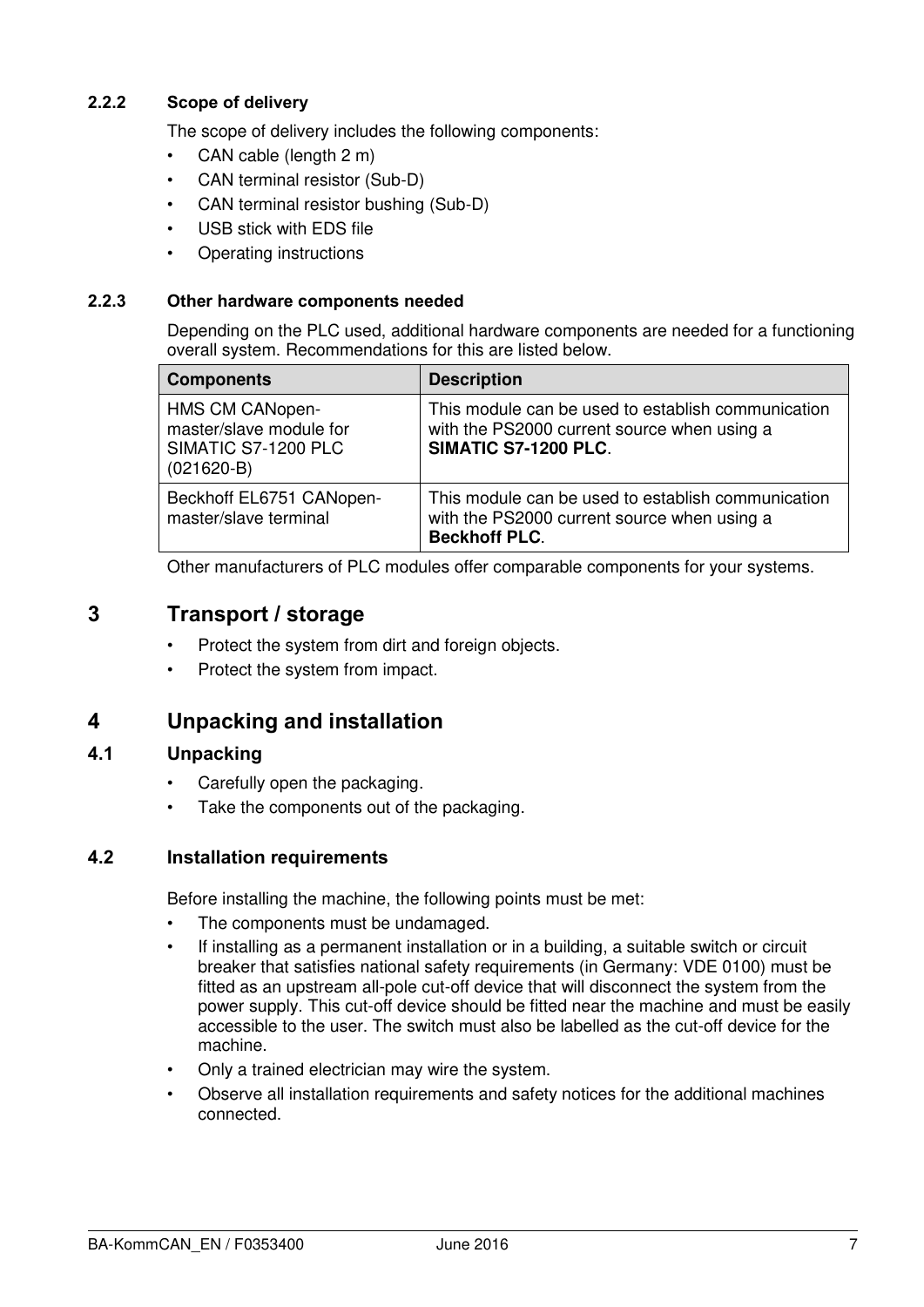#### <span id="page-7-0"></span>**4.3 System component installation**

To install the system, carry out the following steps in the order specified:

- 1. Connect the CAN terminal resistor (bushing) to the intended module of the higher level PLC (for more information, see Chapter [2.2.3 Other hardware components needed\)](#page-6-1).
- 2. Connect the CAN cable to the CAN terminal resistor (bushing).
- 3. Connect CAN cable to the rear connection of the PS2000 current source.
- 4. Terminate the CAN bus on the PS2000 with the provided terminal resistor; if necessary, also refer to the operating instructions of the PS2000 current source if necessary.
- 5. Set the PS2000 node number to the specified setting of the higher level PLC in the software.



- 6. Establish the emergency stop circuit for the PS2000 and all other connections of the additional machines as described in the corresponding operating instructions.
	- $\checkmark$  The system is installed.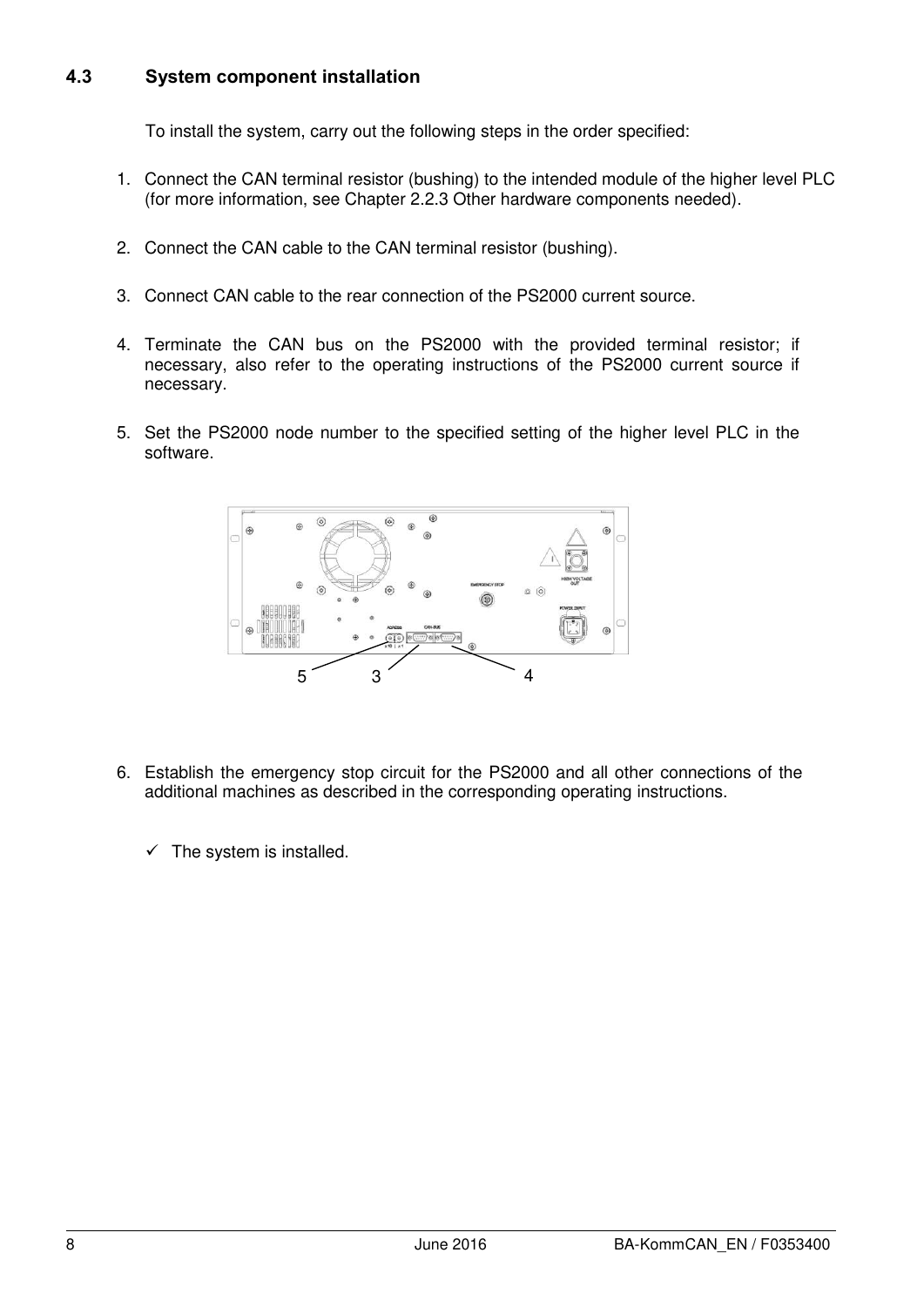#### <span id="page-8-0"></span>**5 Operation**

#### <span id="page-8-1"></span>**5.1 Start-up**

To operate the system, the following points must be met:

- The main switches of the connected PS2000 current source must be switched on.
- The emergency stop circuit must be connected correctly.
- The CAN bus cables must be connected, both ends must be terminated with terminal resistors and the correct CAN bus address on the rear side of the current source must be set.
- The baud rate of the current source is 500 kBd. When programming the higher level control system, this must be taken into account and set correctly.
- The plasma generator must have a gas supply.
- All additional machines/components must be correctly connected.

If these points are met, you can use the higher level PLC to control your plasma process. Please note that it is essential that a gas flow is present in order to operate the plasma generator. A test to ensure sufficient gas flow is present using the higher level PLC is recommended. This can be done using a SFAB flow meter type from Festo, for example. This check then has to be provided in the overall system. Before activating the high voltage for plasma generation, there must be a gas flow through the plasma generator for at least 2 seconds.

#### **Attention – Damage to machine!**

The plasma generator may be damaged if it is operated with no gas or too little gas.

Never switch on the high voltage before sufficient gas is flowing through the plasma generator!